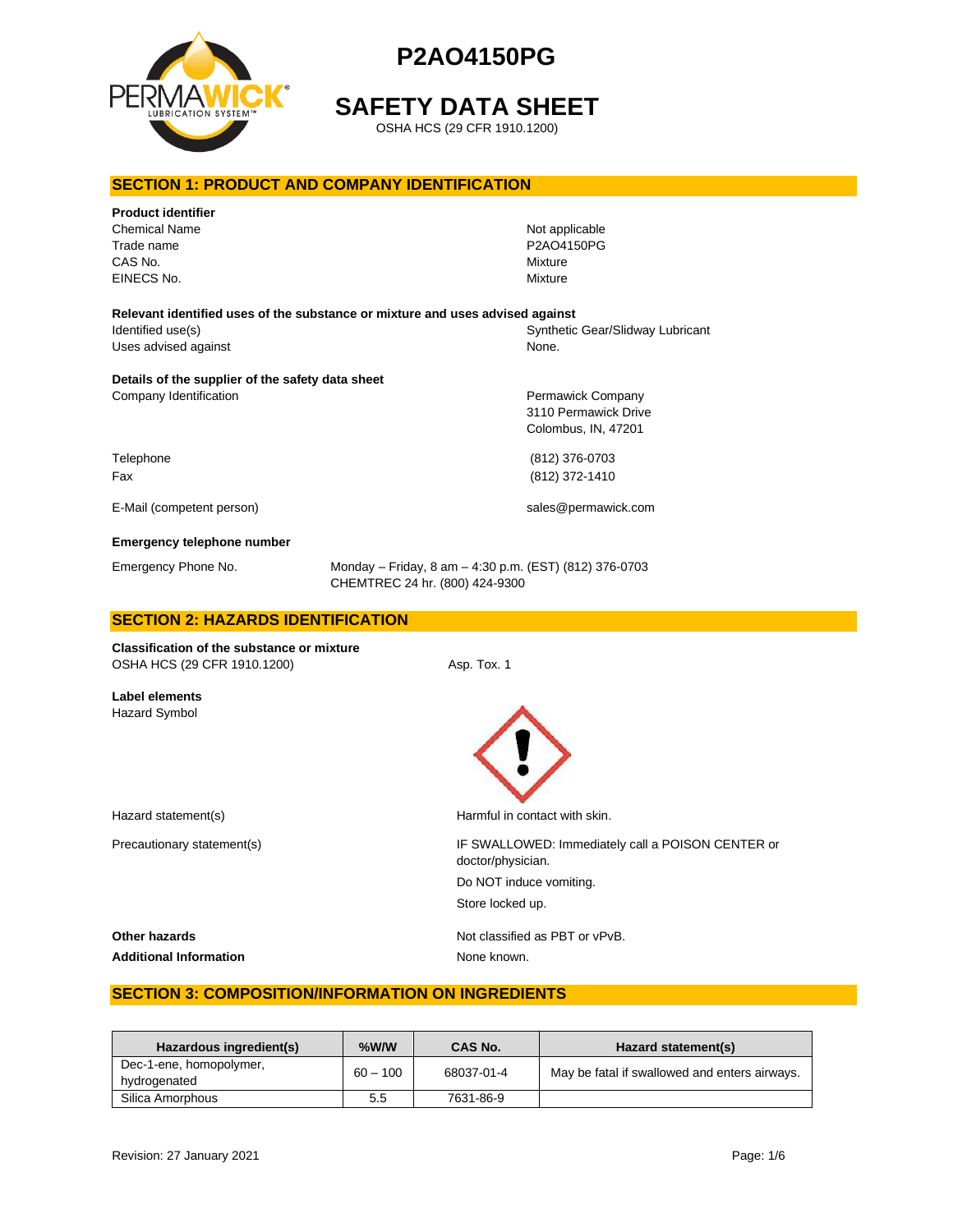**Additional Information -** Substances in the product which may present a health or environmental hazard, or which have been assigned occupational exposure limits, are detailed below.: None

# **SECTION 4: FIRST AID MEASURES**



| Description of first aid measures                                             |                                                                                                                                                                       |
|-------------------------------------------------------------------------------|-----------------------------------------------------------------------------------------------------------------------------------------------------------------------|
| Inhalation                                                                    | Avoid inhalation of vapours. Move person to fresh air. Keep<br>patient at rest and give oxygen if breathing difficult. If<br>symptoms occur obtain medical attention. |
| <b>Skin Contact</b>                                                           | Wash affected skin with soap and water.                                                                                                                               |
| Eye Contact                                                                   | Eyes should be washed with plenty of water. If symptoms<br>occur obtain medical attention.                                                                            |
| Ingestion                                                                     | Do not induce vomiting. Drink one glass of water. (or Milk.)<br>Seek medical treatment.                                                                               |
| Most important symptoms and effects, both acute<br>and delayed                | None                                                                                                                                                                  |
| Indication of the immediate medical attention and<br>special treatment needed | None                                                                                                                                                                  |
| <b>SECTION 5: FIRE-FIGHTING MEASURES</b>                                      |                                                                                                                                                                       |
| Extinguishing media                                                           |                                                                                                                                                                       |
| -Suitable Extinguishing Media                                                 | Extinguish with waterspray, dry chemical, sand or carbon<br>dioxide.                                                                                                  |
| -Unsuitable Extinguishing Media                                               | None anticipated.                                                                                                                                                     |
| Special hazards arising from the substance or mixture                         | This product may give rise to hazardous fumes in a fire.                                                                                                              |
| <b>Advice for fire-fighters</b>                                               | A self contained breathing apparatus and suitable protective<br>clothing should be worn in fire conditions.                                                           |
| <b>SECTION 6: ACCIDENTAL RELEASE MEASURES</b>                                 |                                                                                                                                                                       |
| Personal precautions, protective equipment and<br>emergency procedures        | Avoid breathing dust/fume/gas/mist/vapours/spray.                                                                                                                     |
| <b>Environmental precautions</b>                                              | Use appropriate container to avoid environmental<br>contamination.                                                                                                    |
| Methods and material for containment and cleaning up                          | Contain and cover spilled substance with dry sand or earth<br>or other suitable dry material. Transfer to a container for<br>disposal or recovery.                    |
| Reference to other sections                                                   | None                                                                                                                                                                  |

Additional Information **None** None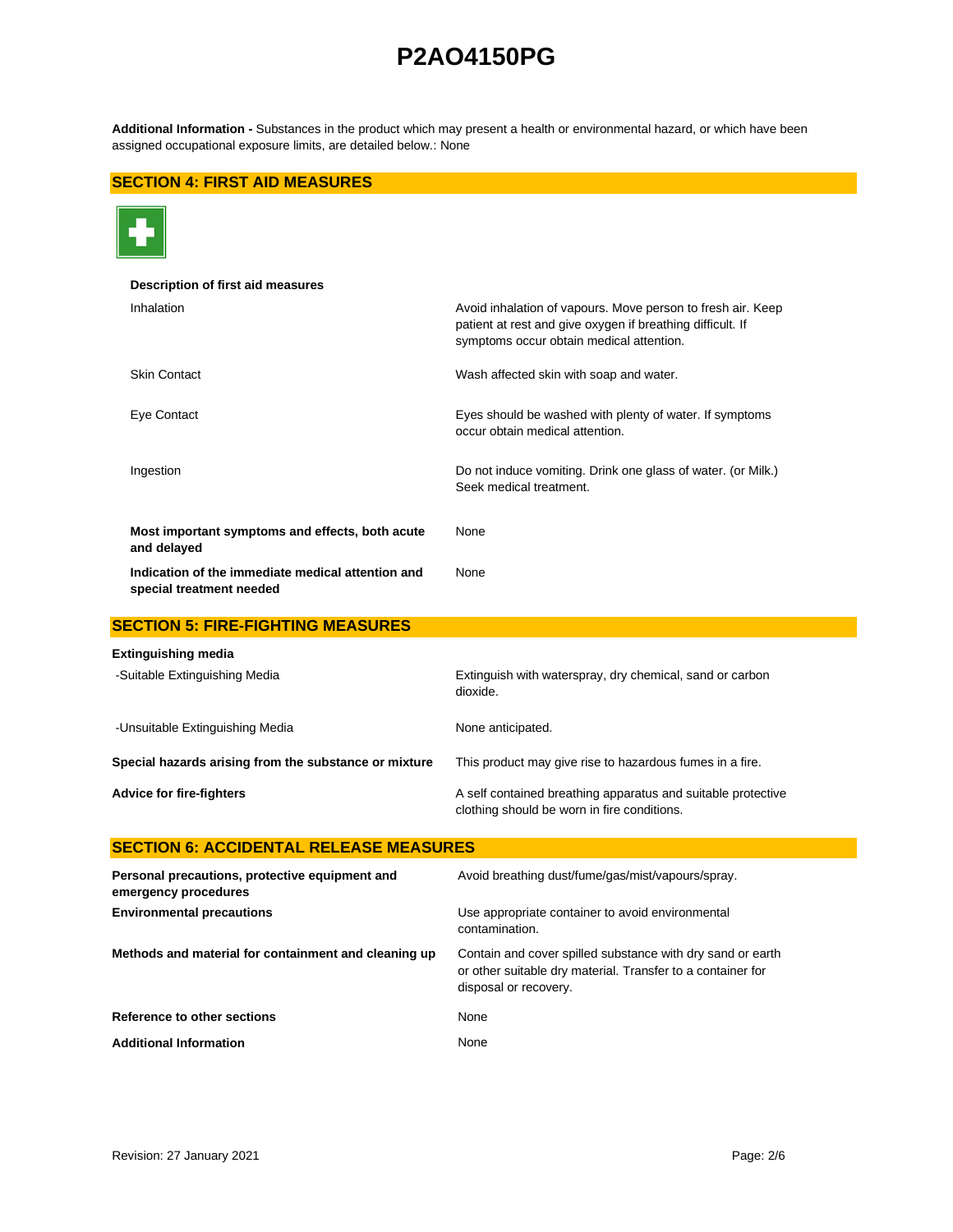# **SECTION 7: HANDLING AND STORAGE**

**Precautions for safe handling Avoid breathing dust/fume/gas/mist/vapours/spray.** Avoid breathing dust/fume/gas/mist/vapours/spray.

**Conditions for safe storage, including any incompatibilities**

-Storage Temperature **Storage Temperature** Store at room temperature. -Incompatible materials **Strong oxidising agents**.

**Specific end use(s)** Lubricating agent

## **SECTION 8: EXPOSURE CONTROLS/PERSONAL PROTECTION**

**Control parameters**

### **Occupational Exposure Limits**

|                   |           | LTEL (8 hr TWA ppm) |                    | STEL (ppm) |                    |       |
|-------------------|-----------|---------------------|--------------------|------------|--------------------|-------|
| <b>SUBSTANCE.</b> | CAS No.   | PEL (OSHA)          | <b>TLV (ACGIH)</b> | PEL (OSHA) | <b>TLV (ACGIH)</b> | Note: |
| Silic Amorpous    | 7631-86-9 | $0.8$ ma/cm $3$     | ----               | $- - - -$  | ----               |       |

| Recommended monitoring method            | None                   |
|------------------------------------------|------------------------|
| <b>Exposure controls</b>                 |                        |
| Appropriate engineering controls         | Not normally required. |
| <b>Personal protection equipment</b>     |                        |
| Eye/face protection                      | Safety spectacles.     |
| Skin protection (Hand protection/ Other) | Gloves                 |
| Respiratory protection                   | Not normally required. |
| Thermal hazards                          | Not normally required. |
| <b>Environmental Exposure Controls</b>   | Not normally required. |

# **SECTION 9: PHYSICAL AND CHEMICAL PROPERTIES**

#### **Information on basic physical and chemical properties**

Appearance Semi solid<br>
Colour Colour<br>
Colour Odour Mild petroleum<br>
Odour Threshold (ppm) states and the second of the Mot available<br>
Odour Threshold (ppm) Odour Threshold (ppm) Not available<br>
DH (Value) Not available<br>
Not available pH (Value)<br>
Mot available<br>
Melting Point (°C) / Freezing Point (°C) <br>
Mot available Melting Point (°C) / Freezing Point (°C) Boiling point/boiling range (°C): Not available Flash Point (°C) 482 [Clevland Open cup] Evaporation rate **Not available** 

Light tan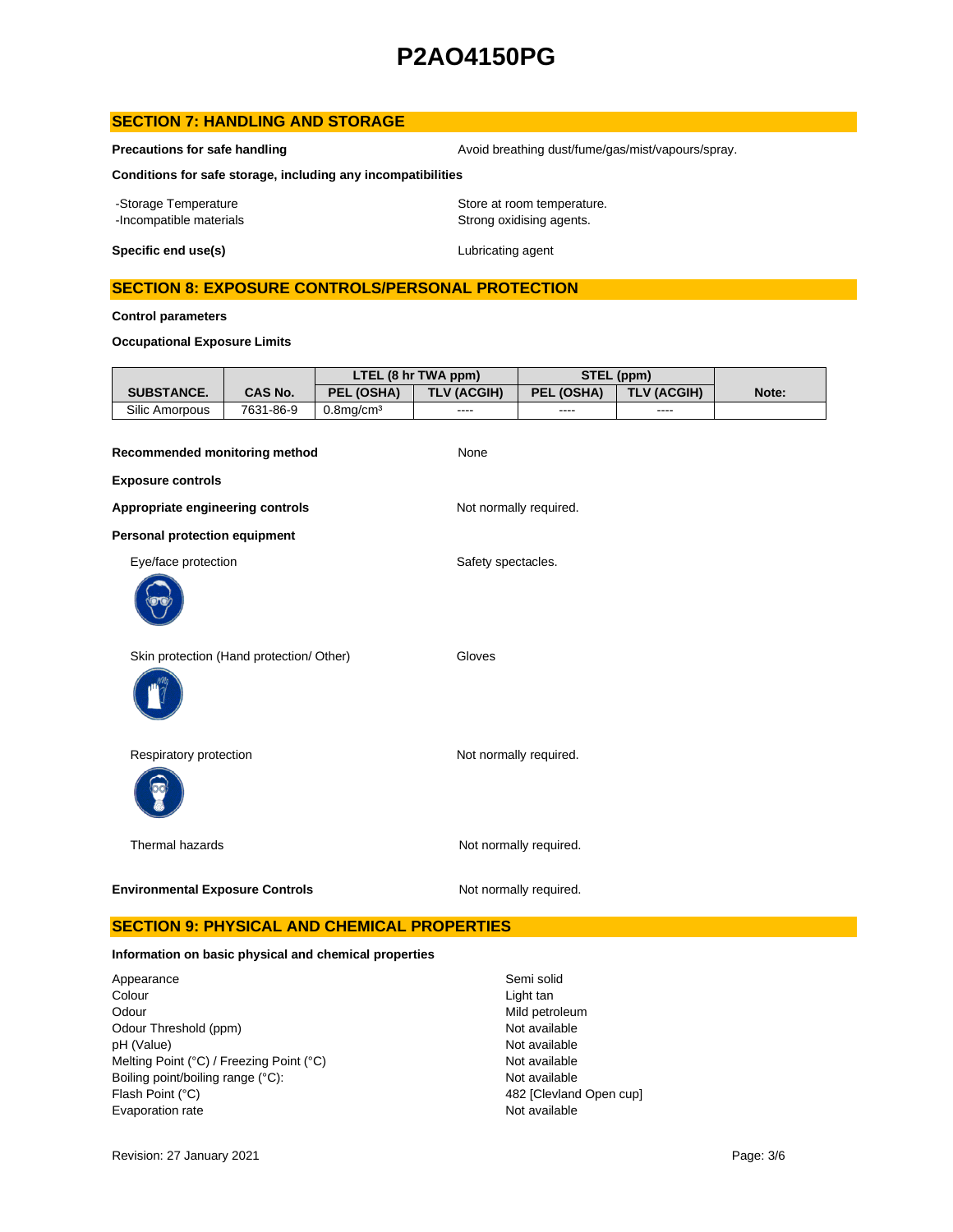Flammability (solid, gas) Not available Explosive limit ranges **Not available** Not available Vapour Pressure (Pascal) Not available Not available Vapour Density (Air=1) Not available Density  $(g/m)$  0.86 Solubility (Water) Not available Solubility (Other) Not available Partition Coefficient (n-Octanol/water) Not available Auto Ignition Temperature (°C) Not available Decomposition Temperature (°C) Not available Kinematic Viscosity (cSt) @ 40°C (base oil) NLGI Grade Explosive properties **Not explosive.** Not explosive. Oxidising properties Not oxidising.

903 at 40° C 2

# **Other information** Not available

### **SECTION 10: STABILITY AND REACTIVITY**

**Reactivity Reactivity Reactivity Reactivity Stable under normal conditions. Chemical stability** Stable. **Possibility of hazardous reactions None anticipated. Conditions to avoid Incompatible materials** Hazardous Decomposition Product(s) Carbon monoxide, Carbon dioxide

None **Oxidizers** 

### **SECTION 11: TOXICOLOGICAL INFORMATION**

#### **Information on toxicological effects**

Dec-1-ene, homopolymer, hydrogenated (CAS No. 68037-01-4)

| $LD50 > 5000$ mg/kg (rat)                                                                                         |
|-------------------------------------------------------------------------------------------------------------------|
| $LC50 > 5.2$ mg/l (4 hour(s)) (rat)                                                                               |
| $LD50 > 3000$ mg/kg (rabbit)                                                                                      |
| Non-irritant.                                                                                                     |
| It is not a skin sensitiser.                                                                                      |
| Oral NOAEL = $1000 \text{ mg/kg}$ (rat)                                                                           |
| Negative                                                                                                          |
| No data                                                                                                           |
| IARC, NTP, OSHA, ACGIH do not list this product or<br>any components thereof as known or suspected<br>carcinogen. |
|                                                                                                                   |

## **SECTION 12: ECOLOGICAL INFORMATION**

#### **Toxicity**

Dec-1-ene, homopolymer, hydrogenated (CAS No. 68037-01-4)

| Fish LL50 $> 1000$ mg/l (96 hour) (O. mykiss)                             |
|---------------------------------------------------------------------------|
| Aquatic invertebrates: EL 50 > 1000 mg/l (48 hour) (D.<br>magna)          |
| Algae EL50 > 1000 mg/l (72 hour) (S. capricornutum)                       |
| Aquatic invertebrates: NOELR = $125 \text{ mg/l}$ (D. magna) (21<br>days) |
| Not available                                                             |
| Not available                                                             |
| Not available                                                             |
| Not classified as PBT or vPvB.                                            |
| None known.                                                               |
|                                                                           |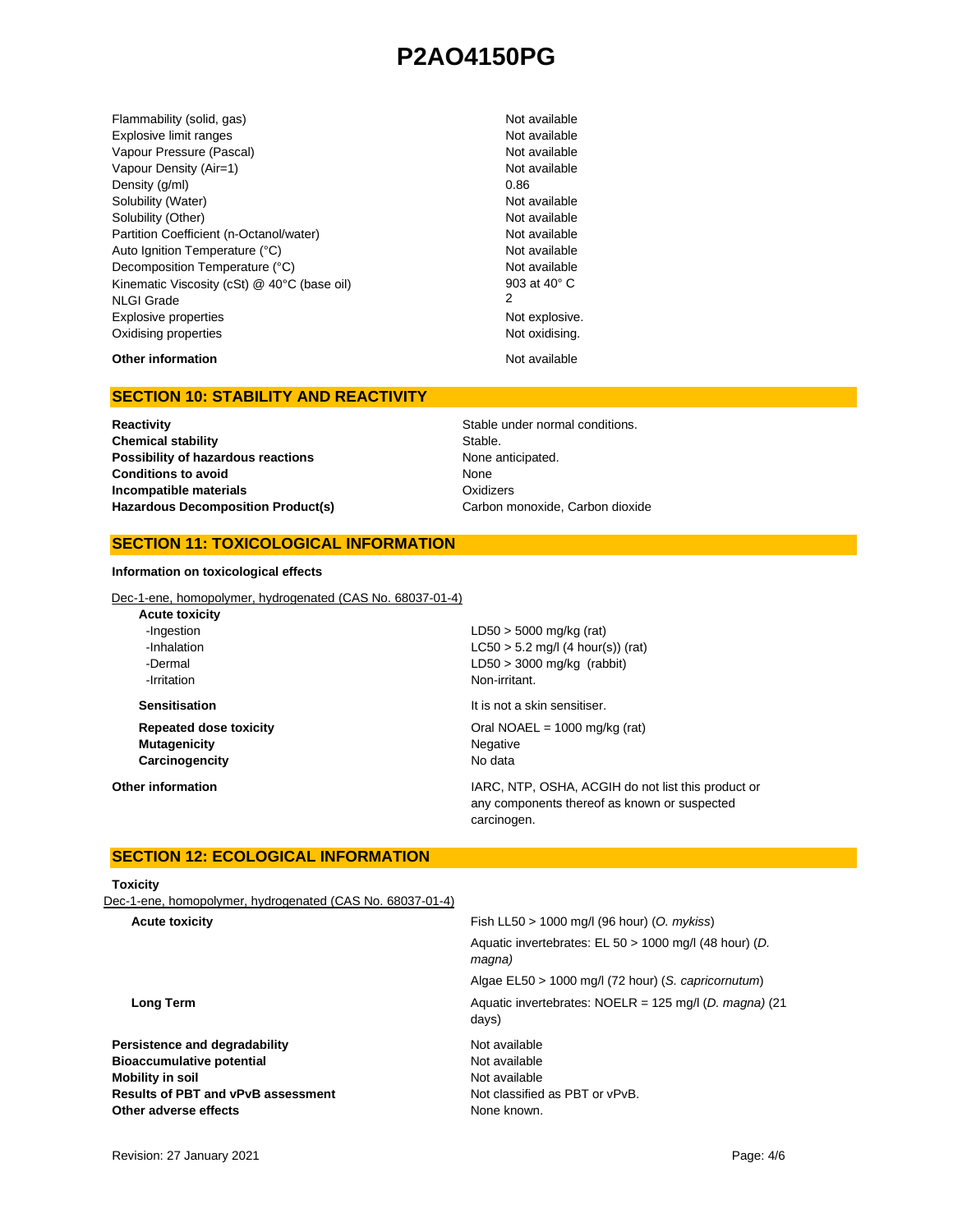### **SECTION 13: DISPOSAL CONSIDERATIONS**

Disposal should be in accordance with local, state or national legislation.Consult an accredited waste disposal contractor or the local authority for advice.

Additional Information **None known.** None known.

#### **SECTION 14: TRANSPORT INFORMATION**

UN number Proper Shipping Name Transport hazard class(es) Packing Group Hazard label(s) Environmental hazards Special precautions for user

**DOT (DEPARTMENT OF TRANSPORTATION)** Not classified as dangerous for transport.

**Land transport (ADR/RID)**

UN number **Not classified as dangerous for transport.** Proper Shipping Name Transport hazard class(es) Packing Group Marine Pollutant Special precautions for user

#### **Sea transport (IMDG) Not classified as dangerous for transport.** Not classified as dangerous for transport.

UN number Proper Shipping Name Transport hazard class(es) Packing Group Environmental hazards Special precautions for user

#### **Air transport (ICAO/IATA)** Not classified as dangerous for transport.

UN number Proper Shipping Name Transport hazard class(es) Packing Group Environmental hazards Special precautions for user

**Transport in bulk according to Annex II of MARPOL73/78 and the IBC Code**

Not established

### **SECTION 15: REGULATORY INFORMATION**

**Safety, health and environmental regulations/legislation specific for the substance or mixture:**

**TSCA (Toxic Substance Control Act) -** Inventory Status**:** All components listed or polymer exempt.

#### **Designated Hazardous Substances and Reportable Quantities (40 CFR 302.4)**:

|                      |         |                     | RQ       |
|----------------------|---------|---------------------|----------|
| <b>Chemical Name</b> | CAS No. | <b>Typical %wt.</b> | (Pounds) |
| None                 | ----    | ----                | ----     |

#### **SARA 311/312 - Hazard Categories:**

 $\Box$  Fire  $\Box$  Sudden Release  $\Box$  Reactivity  $\Box$  Immediate (acute)  $\Box$  Chronic (delayed)